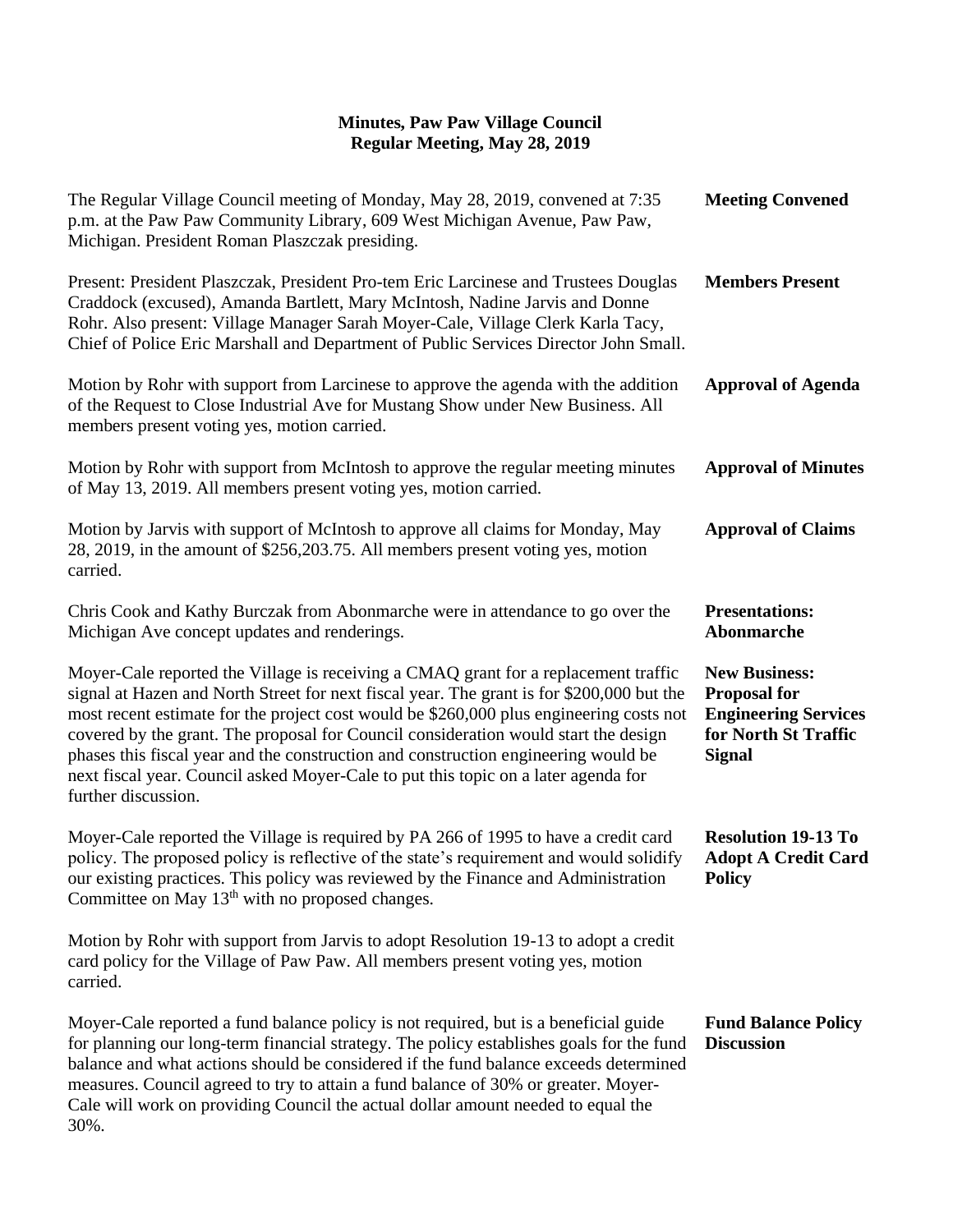| Moyer-Cale reported that it has been requested that the Council discuss increasing the<br>compensation for members of the Planning Commission. The non-council members<br>on the commission currently receive \$30 per meeting. She noted in other<br>municipalities, members may receive no compensation or anywhere between \$25 and<br>\$80 per meeting. Council decided to table further discussion until next fiscal year as a<br>wage increase was not budgeted for the current year. Council will also look into<br>possibly raising the rates for planning commission applications for review. | <b>Planning Commission</b><br>and ZBA Member<br><b>Compensation</b>                                     |
|--------------------------------------------------------------------------------------------------------------------------------------------------------------------------------------------------------------------------------------------------------------------------------------------------------------------------------------------------------------------------------------------------------------------------------------------------------------------------------------------------------------------------------------------------------------------------------------------------------|---------------------------------------------------------------------------------------------------------|
| Moyer-Cale reported Tapper Automotive Group is requesting the closure of Industrial<br>Avenue on Saturday, June 1, 2019 from 8 am until 1 pm. They are holding their<br>annual Mustang Show.                                                                                                                                                                                                                                                                                                                                                                                                           | <b>Request to Close</b><br><b>Industrial Ave for</b><br><b>Mustang Show</b>                             |
| Motion by McIntosh with support from Rohr to approve the request from Tapper<br>Automotive Group to close Industrial Ave on June 1, 2019 from 8 am until 1 pm<br>contingent on obtaining permission from the Fire Chief and maintaining a 10 foot<br>wide path for emergency vehicles. All members present voting yes, motion carried.                                                                                                                                                                                                                                                                 |                                                                                                         |
| Moyer-Cale noted a public hearing should be held to accept comment on proposed<br>millage rates for 2019.                                                                                                                                                                                                                                                                                                                                                                                                                                                                                              | <b>Ongoing Business</b><br><b>Schedule Public</b><br><b>Hearing for 2019</b><br><b>Millage Rate</b>     |
| Motion by Bartlett with support from Jarvis to hold a public hearing on June 10, 2019<br>at 7:30 pm at the Paw Paw District Library to accept comment on millage rates for<br>2019. All members present voting yes, motion carried.                                                                                                                                                                                                                                                                                                                                                                    |                                                                                                         |
| Moyer-Cale noted a public hearing is required for setting a millage rate for the<br>proposed police millage.                                                                                                                                                                                                                                                                                                                                                                                                                                                                                           | <b>Schedule Public</b><br><b>Hearing for 2019</b><br><b>Police Special</b><br><b>Assessment Millage</b> |
| Motion by Rohr with support from Jarvis to hold a public hearing on June 10, 2019 at<br>7:30 pm at the Paw Paw District Library to accept comment on the proposed Police<br>Special Assessment Millage under PA 33 of 1951. All members present voting yes,<br>motion carried.                                                                                                                                                                                                                                                                                                                         |                                                                                                         |
| Moyer-Cale presented Council with the two options drawn up by Barr Engineering<br>that would maintain the elevation of Briggs Pond. The first option (1a) would require<br>the emergency spillway be essentially rebuilt. The second option (1b) does not require<br>use of the emergency spillway. The estimated costs are similar. Council decided to<br>move forward with having Moyer-Cale get engineering and construction costs for<br>phase 2 of option 1b.                                                                                                                                     | <b>Briggs Mill Dam</b>                                                                                  |
| Motion by Rohr with support from Bartlett to enter into closed session under Section<br>8 (h) of the Michigan Open Meetings Act at 9:49 pm. Roll call vote; Rohr, Larcinese,<br>Plaszczak, McIntosh, Jarvis and Bartlett all voting yes, motion carried.                                                                                                                                                                                                                                                                                                                                               | <b>Closed Session</b>                                                                                   |
| Motion by Jarvis with support from Bartlett to exit the closed session at 10:00 pm.<br>Roll call vote; Bartlett, Jarvis, McIntosh, Plaszczak, Larcinese and Rohr all voting                                                                                                                                                                                                                                                                                                                                                                                                                            |                                                                                                         |

yes, motion carried.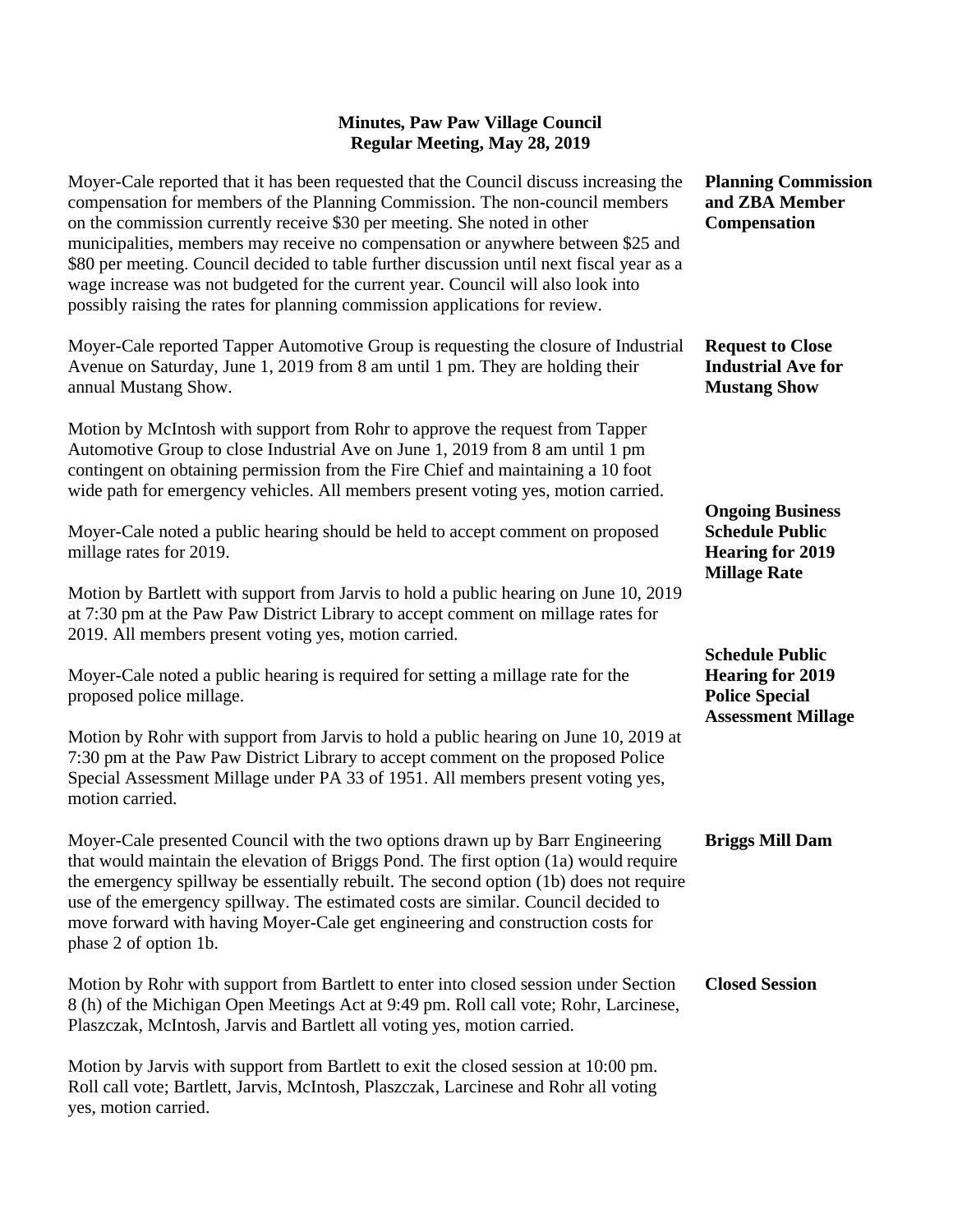| No Report.                                                                                                                                                                                                                                                                                                                                  | <b>Committee Meetings</b><br>and Reports<br><b>Finance and Admin</b> |
|---------------------------------------------------------------------------------------------------------------------------------------------------------------------------------------------------------------------------------------------------------------------------------------------------------------------------------------------|----------------------------------------------------------------------|
| Jarvis reported the Parks and Rec Board met to discuss the water tower painting,<br>natural shoreline, the DPS banner policy, Maple Island invasive species and the<br>noxious weed ordinance.                                                                                                                                              | <b>Public Services</b>                                               |
| No Report.                                                                                                                                                                                                                                                                                                                                  | Area Parks & Rec                                                     |
| Moyer-Cale reported the DDA Board granted Paw Paw Brewing a grant for window<br>replacement. They also granted Urban Basement a grant to repair their drainage<br>system. The board also gave an update on the Ben Franklin building project.                                                                                               | <b>DDA</b>                                                           |
| No Report.                                                                                                                                                                                                                                                                                                                                  | <b>Economic Develop</b>                                              |
| Jarvis reported May 26 <sup>th</sup> kicked off the first Farmers Market of the season. The turn-<br>out was good. Jarvis thanked John Small for the new parking lot barriers.                                                                                                                                                              | <b>Farmers Market</b>                                                |
| Larcinese reported at the last meeting the Fire District Board paid bills. Larcinese also<br>noted that 3 bids have been received for one of the department's old trucks.                                                                                                                                                                   | <b>Fire Board</b>                                                    |
| Plaszczak reported the Historical Committee continues to get the Carnegie museum<br>ready for the upcoming grand opening.                                                                                                                                                                                                                   | <b>Historical Committee</b>                                          |
| Rohr reported the Housing Commission has tentatively scheduled their ribbon cutting<br>ceremony on June 22, 2019 from 9:00 am until 2:00 pm.                                                                                                                                                                                                | <b>Housing Commission</b>                                            |
| Plaszczak reported the Maple Lake Preservation Committee is in the process of<br>drafting their recommendations for council.                                                                                                                                                                                                                | <b>Maple Lake</b><br><b>Preservation</b>                             |
| No Report.                                                                                                                                                                                                                                                                                                                                  | <b>Planning Commission</b>                                           |
| No Report.                                                                                                                                                                                                                                                                                                                                  | <b>Wellhead Protection</b>                                           |
| No Report.                                                                                                                                                                                                                                                                                                                                  | <b>Wine &amp; Harvest</b>                                            |
| Plaszczak stated the new lighting at the boat launch looks very attractive and that he<br>saw many people enjoying the area over the Memorial Day weekend.                                                                                                                                                                                  | <b>Council Comments</b><br><b>Plaszczak</b>                          |
| McIntosh stated the flowers in Veteran's Park look great.                                                                                                                                                                                                                                                                                   | <b>McIntosh</b>                                                      |
| Moyer-Cale stated commissioner Randy Peat apologizes for not being able to attend<br>the council meeting as he has been recovering from surgery. Moyer-Cale noted<br>phragmites and Japanese Knotwood have been found in Maple Lake and a contractor<br>will be removing this fall. Moyer-Cale urged council to bring their ordinance books | <b>Manager Comments</b><br><b>Moyer-Cale</b>                         |

into Village Hall for updating with recent supplements.